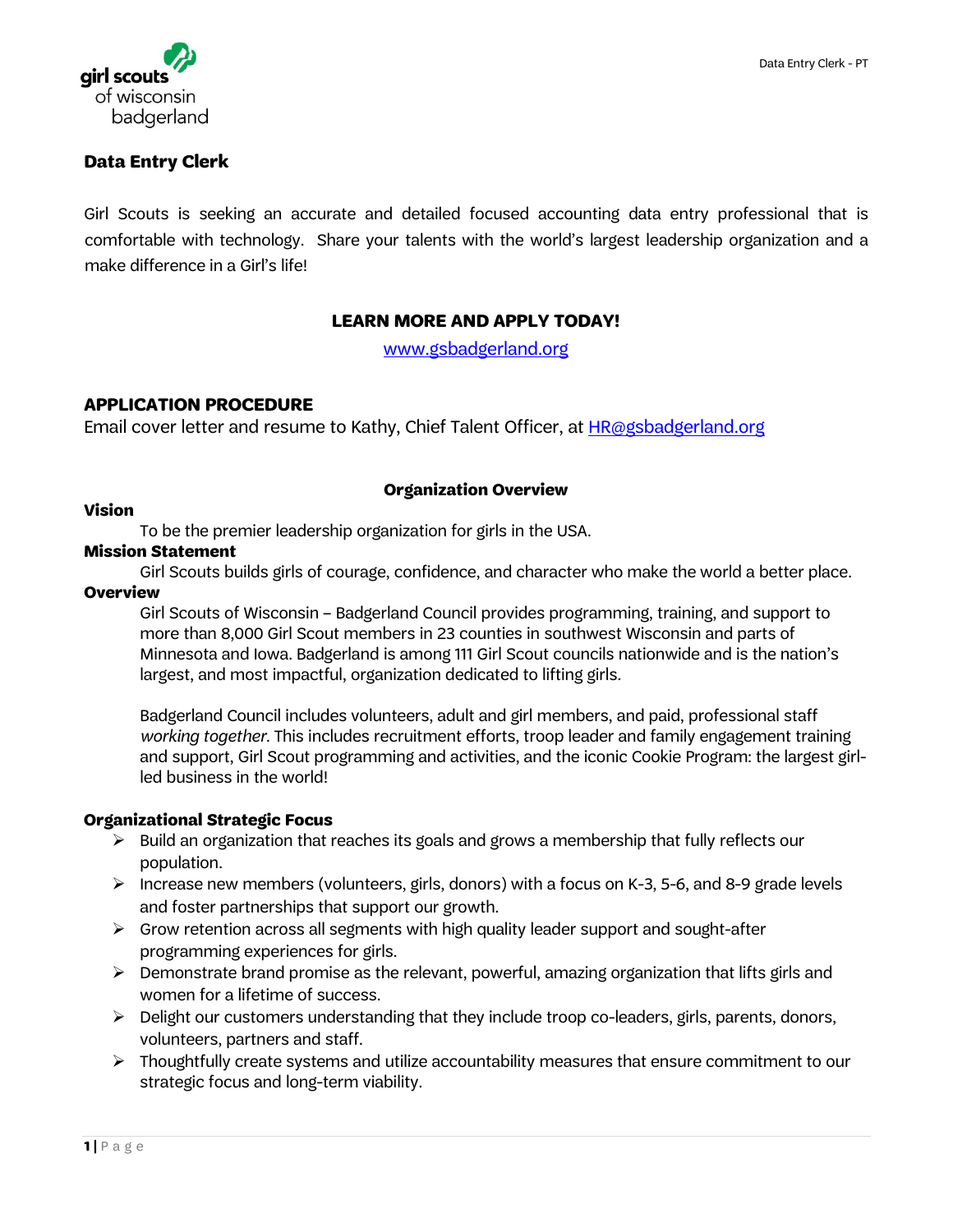

#### **Individual Core Competencies**

- $\triangleright$  Innovative Solution Seeker: Creatively and critically explore opportunities and challenges with an eye to solutions and forward-moving actions.
- Emotionally Intelligent: Personal awareness, self-control, and appropriate emotional expression; ability to build and steward interpersonal relationships judiciously and empathetically.
- $\triangleright$  Gumption & Drive: Through initiative and resourcefulness, set and reach ambitious goals; resultsdriven and self-motivated.
- Collaborative & Open to Learn: Work effectively in teams and inter-departmentally to move the mission forward; respond positively to constructive feedback and seek learning and growing opportunities.
- Diversity & Equity Advocate: Passionate about creating and supporting diverse, equitable, and inclusive spaces in the Girl Scout community. Strong intercultural communication skills; value diverse thoughts and perspectives and the positive outcomes when all voices are heard.

| <b>Job Title:</b>      | Data Entry Clerk               |
|------------------------|--------------------------------|
| Department:            | Finance & Administration       |
| <b>Classification:</b> | Part-time - Nonexempt          |
| <b>Reports To:</b>     | <b>Chief Financial Officer</b> |

#### **Position Summary**

The Data Entry Clerk is a part-time position responsible for assisting the Chief Financial Officer in the management of Badgerland Council's financial operations. The primary focus of the Data Entry Clerk is to process transactions that support council's accounts payable function, collections/cash receipts, assisting with the month-end close process, and other related accounting functions.

The focus of this job is managing Badgerland Council financial data efficiently, with confidence and competence to help ensure the integrity of council's fiscal operations. The Data Entry Clerk will need to have exceptional organizational skills, be self-motivated, have an above average attention to detail, and enjoy working in a fast-paced environment to ensure deadlines are met. S/he will also need an understanding of both Badgerland Council's and GSUSA's financial policies, including net asset classifications and donor restrictions, and be able to educate and collaborate with others throughout the organization to ensure accounting data is accurately recorded in the financial statements.

### **Essential Accounting Responsibilities**

#### **Accounts Payable**

- Enter vendor invoices ensuring proper account coding
- Reconcile credit card statements for payment
- Prepare payments/disbursements
- Prepare 1099's
- Vendor maintenance